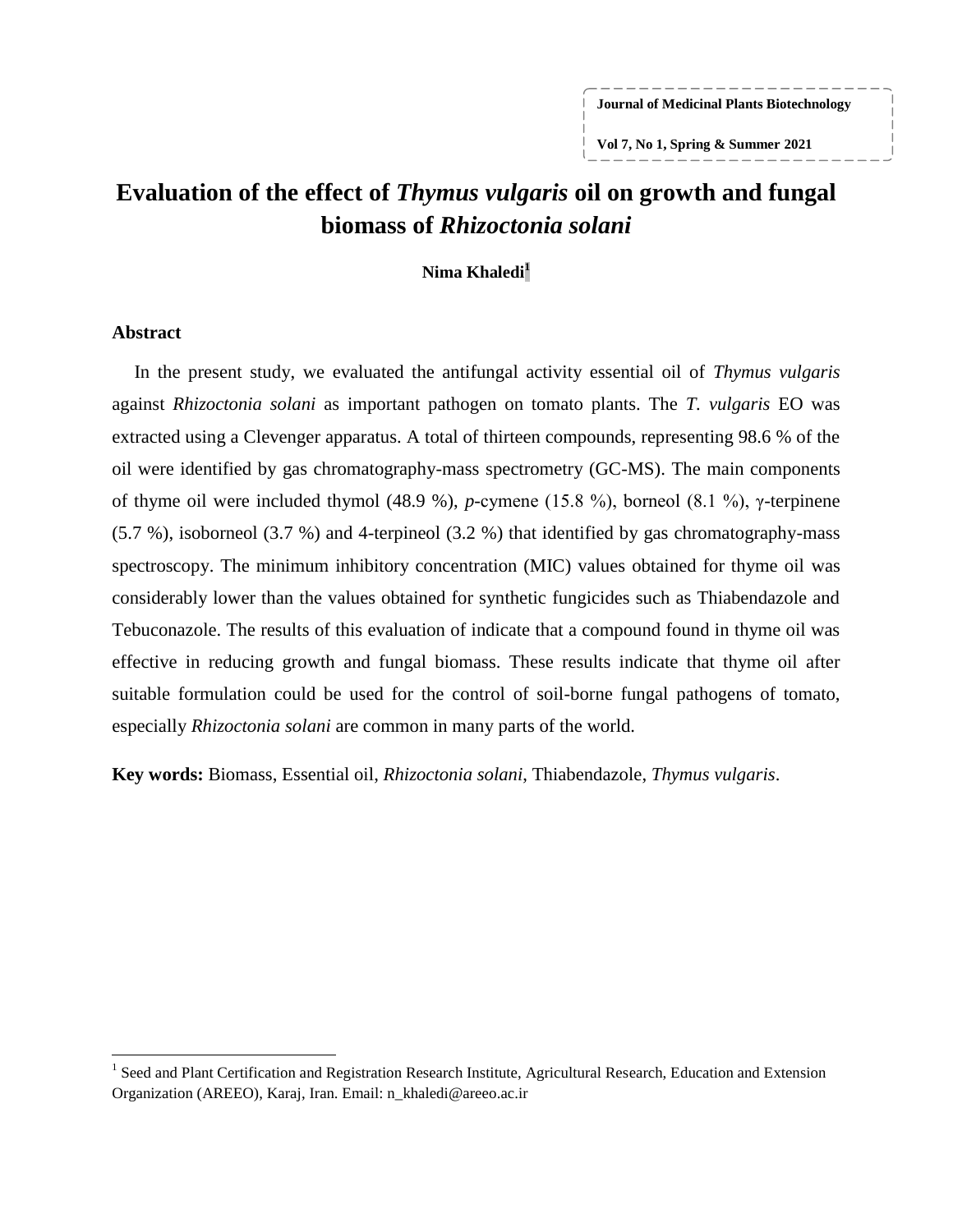### **Introduction**

Tomato (*Lycopersicon esculentum* Mill.) is one of the most important crops in the world. In 2012, the global tomatoes acreage was 4.803 million hectares and tomatoes production was 161.793 million tons (Fao, 2013). *R. solani* is an important soil-borne necrotrophic pathogen, with a broad host range and little effective resistance in crop plants (Foley et al., 2013) and causes a wide range of diseases. This pathogen is the causal agent of crown rot, root rot and damping off in tomato producing areas. to date, *R. solani* has been characterized and grouped into 14 anastomosis groups (AG) that vary in pathogenicity, morphological characteristics and DNA sequence variations (Carling et al., 2002). Several AGs of *R. solani* such as AG 2-1 (Misawa and Kuninaga, 2010), AG 3 (Misawa and Kuninaga, 2010; Charlton et al., 2008), and AG 4 HG I (Kuramae et al., 2003) have been shown to be pathogenic on tomato, the most frequently reported being AG3.

Pathogenic fungi contaminate crops and foods and cause significant yield reduction and economic losses. Several diseases management strategies are available e.g. biological control, resistant cultivars (Takken and Rep, 2010), crop rotation

(Gilligan et al., 1996; Kamal et al., 2009) and fungicides (Haggag and El-Gamal, 2012). The most common method for controlling these pathogens is the use of fungicides. Chemical fungicides are known to be highly effective for diseases management in various plants. However, the alternative control methods are needed because of the negative public perceptions about the use of synthetic chemicals, increasing public concern regarding contamination of fruits and vegetables with fungicidal residues (Vitoratos et al., 2013), proliferation of resistance in the pathogen populations, and high development cost of new chemicals (Katooli et al., 2012). Research on plant-derived fungicides is now being intensified, since they tend to have low mammalian toxicity, less environmental effects and wide public acceptance (Lee et al., 2007). So, use of non-chemical ecofriendly means of control i.e. biocontrol agents and secondary metabolites secreted by medicinal plants have emerged as a viable alternative under such conditions (Singh, 2006). Medicinal plants are potential sources of antimicrobial compounds, which could be used in the management of plant diseases (Colpas et al., 2009). Essential oils as antimicrobial agents present two main characters: their natural origin generally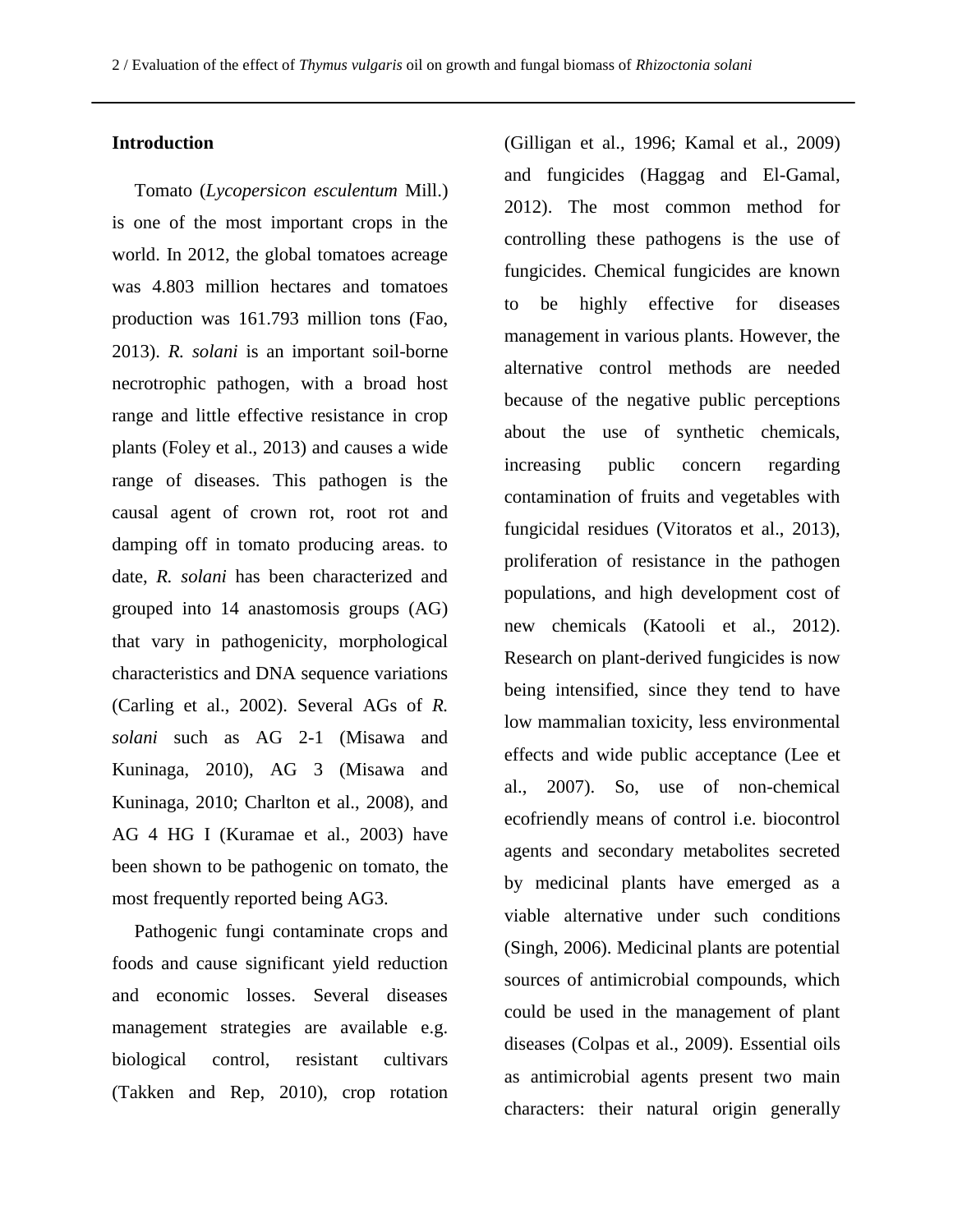means more safety to people and environment; and they can be considered at low risk for development of microbial resistance since they are mixture of compounds which may present different mechanisms of antimicrobial activity (Karbin et al., 2009). The use of plant extracts and essential oils could be a useful alternative to synthetic fungicides in the management of various phytopathogenic fungi (Gatto et al., 2011). Essential oils have been widely used for bactericidal (Oussalah et al., 2007), antifungal (Silva et al., 2011; Tserennadmid et al., 2011), insecticidal (Essam, 2001; Kim et al., 2003). They contain a variety of volatile molecules such as terpenes and terpenoids, phenol-derived aromatic components and aliphatic components (Bakkali et al., 2008). Although several essential oils have been reported to have antifungal properties, few have been developed as commercial formulations for use in plant disease control. Application of essential oils is a very attractive method for controlling plant diseases. Essential oils and their components are gaining increasing interest because of their relatively safe status, their wide acceptance by consumers, and exploitation for potential multi-purpose functional uses (Ormancey et al., 2001).

The genus *Thymus* comprising of around 300 species of perennial, aromatic herbs and subshrubs is predominantly found in Mediterranean region, Asia, Southern Europe and North Africa (Maksimovic et al., 2008). Some studies have reported that thyme essential oil possesses a high level of the phenolic precursors, *p*-cymene and γterpinene, probably due to its early flowering time (Saez 1998). In previous studies, antimicrobial (Sienkiewicz et al., 2012), antifungal (Tullio et al., 2007) effects of this plant have been demonstrated. although there still exist a little information in the literature about the possible mechanisms of action of thyme oil and its components Therefore, considering the important antimicrobial potential of the genus *Thymus*, together with evidence that the essential oil of *T. vulgaris* shows one of the best antifungal profiles. Therefore, the objectives of the present investigation were (i) elucidating antifungal mode of thyme oil action and (ii) identify the essential oil components of effective and (iii) evaluate activity of oil against pathogen *in vivo*.

## **Materials and methods**

### **Plant pathogenic fungus**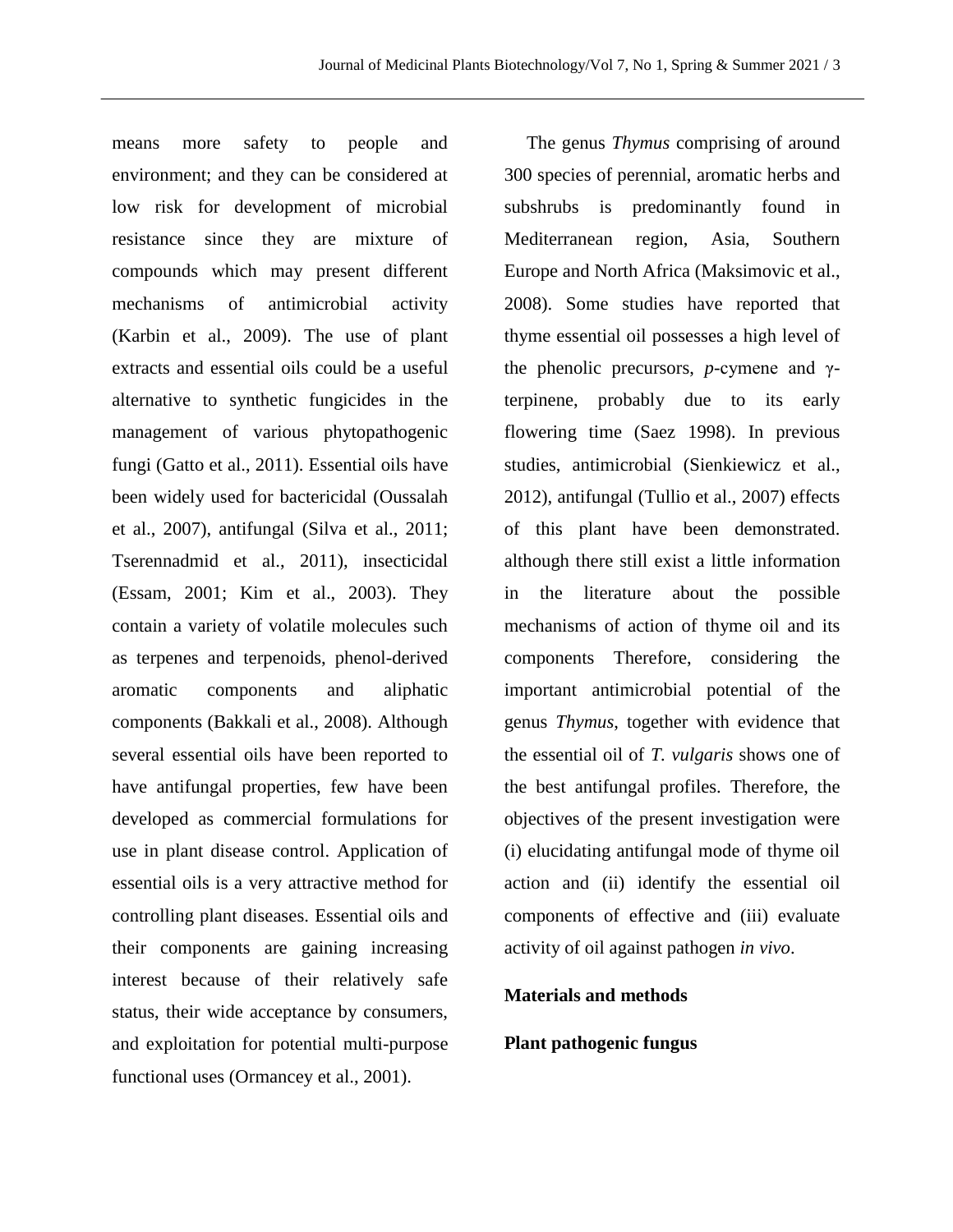The isolates of *Rhizoctonia solani* anastomosis group (AG) 3 (obtained from Phytopathology Laboratory in Ferdowsi University of Mashhad, Iran), the causing root rot and damping off on tomato was used. The fungus isolates were maintained on potato dextrose agar (PDA) medium slants at 4˚C, and sub-cultured at monthly intervals.

## **Plant material and extraction of essential oil**

For the extraction of essential oil, leaves of *Thymus vulgaris* were collected September and October 2020 from Tehran province, Iran. The leaves were washed with water and finally with distilled water to remove dust and dried under shade at room temperature for 3 days. For isolation of the essential oil, 200 g of dried plant materials were subjected to hydro-distillation for about 3 h, using a Clevenger apparatus. The oils were dried over anhydrous  $Na<sub>2</sub>SO<sub>4</sub>$  and preserved in sealed glass bottles and protected from the light by wrapping in aluminum foil and stored at 4 °C until used.

# **Gas chromatography-mass spectrometry (GC-MS) analysis of** *T. vulgaris* **essential oil**

GC analysis of the oil was done by a Shimadzu GC-MS model QP 5050 chromatograph DB-5 MS capillary column  $(30m \times 0.2$  mm, film thickness 0.32 µm). Helium was used as carrier gas at a flow rate 1.2 mL  $min^{-1}$  with injection volume of 0.1µL. injector and detector temperatures were both at 280°C. Oven temperature was kept at 60°C for 1 min, gradually raised to 200 $^{\circ}$ C at 3 $^{\circ}$ C min<sup>-1</sup> and finally raised to 250  $^{\circ}$ C at  $2^{\circ}$ C min<sup>-1</sup>. Retention indices were determined by using retention times of nalkanes that had been injected after the oil under the same chromatographic conditions. The components of the essential oils were identified by comparison of their retention indices with those published in the literature (Nezhadali et al., 2010, 2012; Adams. 2009).

## **Growth inhibition assay in culture medium**

The tests were performed using the agar medium assay described by Tatsadjieu et al., (2009) with some modifications. PDA medium with different concentrations of essential oil (0-2000 ppm) were prepared by adding appropriate quantity of essential oil to melted medium, followed by addition of Tween-20 (100μL to 100 mL of medium) to disperse the oil in the medium. Each Petri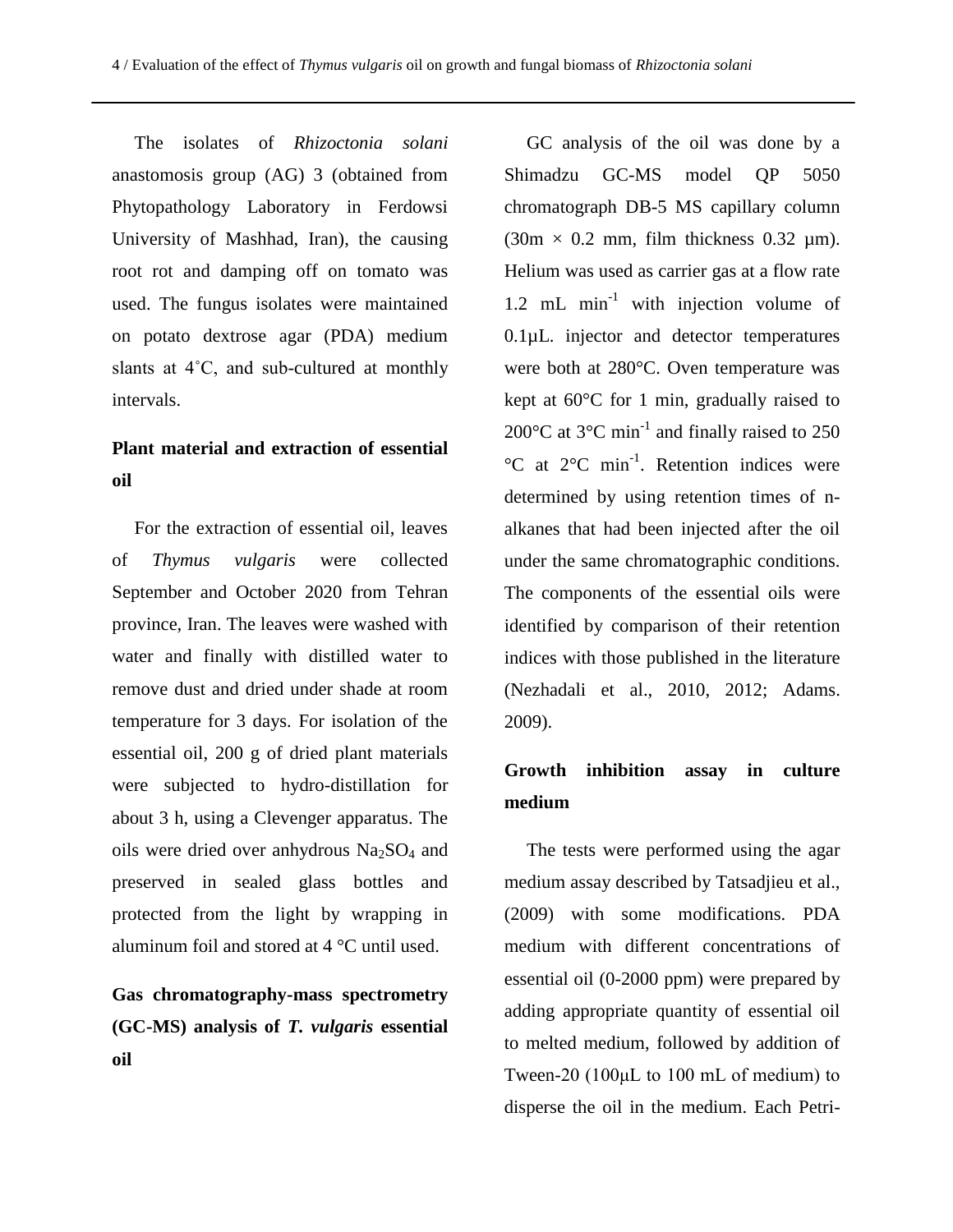dish was inoculated at the center with a mycelial disc (10 mm diameter) taken at the periphery of pathogens colony grown on PDA for 120 h. Positive control (without essential oil) plates were inoculated following the same procedure. Plates were incubated at  $27\pm1\degree$ C for 7 day and the colony diameter was recorded each day. The mycelial growth inhibition (MGI) percentage was calculated according to the following formula:

$$
MGI = \frac{d_c - d_t}{d_c} \times 100
$$

Where,  $D_c$  = mean diameter of colony in the control (mm) and  $D_t$  = mean diameter of colony in the treatment (mm). Three replicate plates were used per treatment and the experiment was repeated three times.

### **Nature of toxicity of essential oils**

The nature of toxicity (fungistatic/fungicide) of the oils against fungi was determined as described by Thompson (1989). The inhibited fungal mycelia plugs of the oil treated sets were reinoculated into fresh medium and revival of their growth was investigated.

**Determination of minimum inhibitory concentration (MIC), minimum** 

## **fungicidal concentration (MFC) and inhibitory concentration 50 (IC50)**

MIC and MFC of essential oil was determined as described by Plodpai et al., (2013) and Tyagi and Malik (2010) with few modifications. The PDA plates were amended with various concentrations of essential oil (0-2000 ppm). For enhancing the essential oil solubility, Tween-20, 0.5% (v/v) was added. Each plate was inoculated with a mycelial plug (10 mm diameter) of pathogens. All plates were incubated in triplicate for each concentration at  $25\pm1\textdegree C$ for 144 h. Plates with Tween-20 but without any essential oil were used as control. Observation of fungal growth was done at a time interval of 12 h up to 144 h after incubation. The MIC values were determined as the lowest concentration of essential oil that completely prevented the visible fungal growth.

To determine MFC, the mycelial plugs were obtained from each Petri dish treated with the oil concentrations lower than MIC, cultured on PDA and incubated at  $25\pm1\degree C$ for 96 h. MFC was defined as the lowest concentration at which no colony growth was observed after subculturing into fresh PDA medium. IC50 (concentration that produces a 50% inhibitory effect) values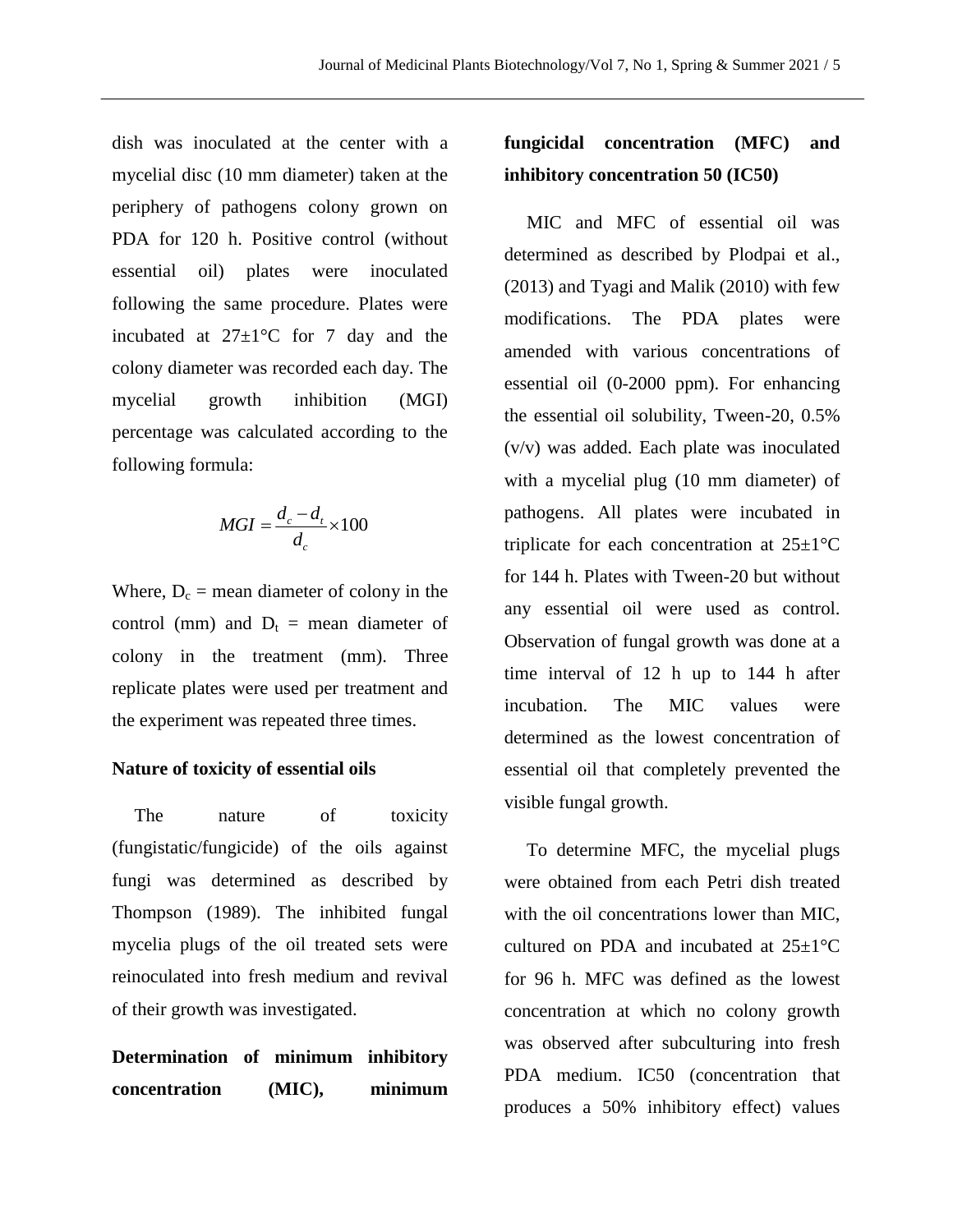were graphically calculated from the doseresponse curves based on measurement at various concentrations.

# **Comparing the fungitoxicity of essential oil with some prevalent synthetic fungicides**

The efficacy of the essential oil was compared with some common fungicides, such as Thiabendazole (Tecto) and Tebuconazole (Raxil) by the agar medium assay.

# **Effects of essential oil on biomass production**

To determine the effect of essential oil on the fungi biomass production, various concentrations of essential oil in 50 mL of Potato Dextrose Broth (PDB) medium were prepared in conical flasks and inoculated with a mycelia disc (10 mm diameter) of *R. solani*. The flasks were incubated on a rotary shaker with  $100$  rev min<sup>-1</sup>. The Dry weight of mycelium was determined after 10 days

### **Results**

#### **Composition of the Essential oil**

The chemical composition essential oil obtained from *T. vulgaris*, as determined by GC-MS analysis is shown in Table 1. Thirty of incubation on PDB medium. Flasks containing mycelia were autoclaved and subsequently filtered through filter papers (Whatman No.1). The mycelia were washed several times with distilled water and allowed to dry at  $40\pm1\degree C$  overnight. The filter paper containing dry mycelia were weighed. Percent growth inhibition based on dry weight was calculated as (Siripornvisal 2010):

$$
\%inhibition = \frac{W_0 - W}{W_0} \times 100
$$

Where,  $W_0$  and W are dry weight of control and dry weight of sample, respectively.

### **Statistical analysis**

Data were subjected to analysis of variance (ANOVA) for a completely randomized design with four replicates using SPSS (version 21) software. The means were separated using Duncan's multiple range tests at  $P < 0.05$ , where the Fvalue was significant.

compounds were identified in the oil which constitutes about 98.6% of this oil. The essential oil was characterized by the presence of major compounds such as thymol (48.9 %), *p*-cymene (15.8 %), borneol (8.1 %), γ-terpinene (5.7 %),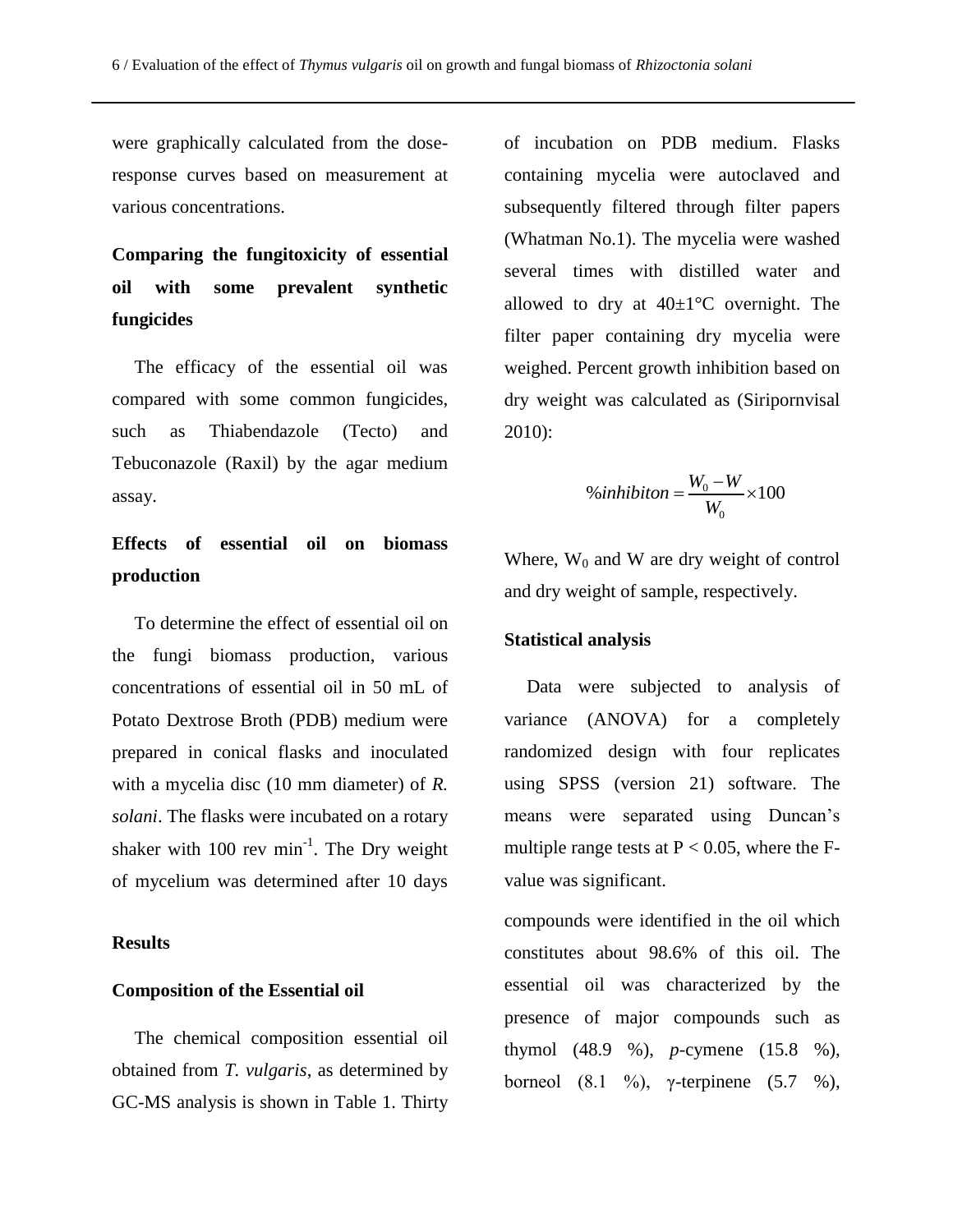| isoborneol $(3.7 \%)$ and 4-terpineol $(3.2 \%)$ .   |  |  |  |  |  |                                       |  |
|------------------------------------------------------|--|--|--|--|--|---------------------------------------|--|
|                                                      |  |  |  |  |  | Nezhadali et al. (2012) analyzed the  |  |
| essential oil of T. <i>vulgaris</i> originating from |  |  |  |  |  |                                       |  |
|                                                      |  |  |  |  |  | Iran, and they detected 36 compounds, |  |

including thymol (45.4%), *p*-cymene (13.4%), γ-terpinene (6.9%), borneol (6.6%), 4-terpineol (2.9 %) and isoborneol  $(4.2\%)$ .

Table 1- Chemical composition of *T. vulgaris* essential oil (%) determined by GC-MS

| No.                     | Compound name              | RI <sup>a</sup> | Composition $(\%)$ |
|-------------------------|----------------------------|-----------------|--------------------|
| $\mathbf{1}$            | $\alpha$ -Thujene          | 951             | 0.1                |
| $\overline{\mathbf{c}}$ | $\alpha$ -Pinene           | 957             | 0.1                |
| 3                       | Camphene                   | 970             | 0.7                |
| $\overline{4}$          | $\beta$ -Pinene            | 992             | 0.1                |
| 5                       | $\beta$ -Myrcene           | 1006            | 1.4                |
| 6                       | $\alpha$ -Phellandrene     | 1018            | 0.3                |
| 7                       | $\alpha$ -Terpinene        | 1032            | 0.2                |
| 8                       | $p$ -Cymene                | 1053            | 15.8               |
| 9                       | $\gamma$ -Terpinene        | 1090            | 5.7                |
| 10                      | $cis$ - $\beta$ -Terpineol | 1092            | 0.6                |
| 11                      | Terpinolene                | 1103            | 0.2                |
| 12                      | Linalool                   | 1117            | 2.1                |
| 13                      | Isopulegol                 | 1135            | 0.5                |
| 14                      | Camphor                    | 1162            | 1.7                |
| 15                      | Borneol                    | 1187            | 8.1                |
| 16                      | 4-Terpineol                | 1193            | 3.2                |
| 17                      | Isoborneol                 | 1198            | 3.7                |
| 18                      | Thymol methyl ether        | 1254            | 1.3                |
| 19                      | Verbenone                  | 1268            | 0.1                |
| 20                      | $\alpha$ -Terpineol        | 1279            | 0.2                |
| 21                      | Dihydro carvone            | 1293            | 0.1                |
| 22                      | Thymol                     | 1380            | 48.9               |
| 23                      | Eugenoi                    | 1400            | 0.3                |
| 24                      | Geranyl acetone            | 1453            | 0.4                |
| 25                      | <b>GermacreneD</b>         | 1509            | 0.8                |
| 26                      | $\gamma$ -Elemene          | 1515            | 0.1                |
| 27                      | β-Bisabolene               | 1538            | 0.7                |
| 28                      | δ-Cadinene                 | 1551            | 0.2                |
| 29                      | Caryophyllene oxide        | 1588            | 0.1                |
| 30                      | Spathulenol                | 1608            | 0.9                |
|                         | Total                      | ÷,              | 98.6               |

<sup>a</sup> RI: Retention index calculated on the basis of retention time of a mixture of n-alkanes (C8–C30).

Biological activity of essential oils depends on their chemical composition,

which is determined by the plant genotype and is greatly influenced by several factors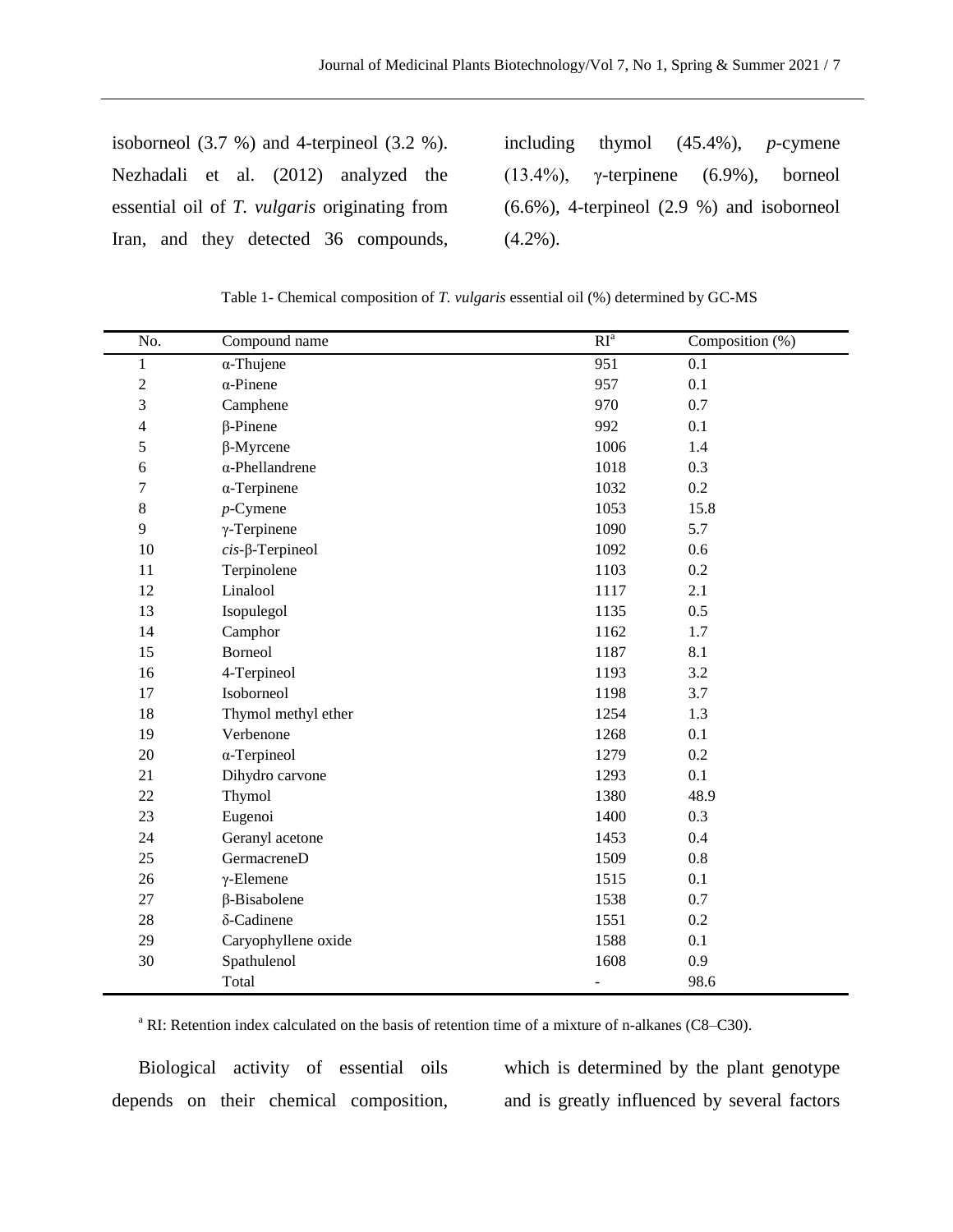such as geographical origin and environmental and agronomic conditions (Rota et al., 2004). In addition antibacterial activity depends on the type, composition and concentration of the essential oils, the type and concentration of the target microorganism, the composition of the substrate, the processing and the storage conditions (Ceyhan et al., 2012).

## **Antifungal activity of essential oil on mycelial growth** *in vitro*

The effect of different concentrations of thyme oil on mycelial growth of *R. solani* is shown in Figure 1. The thyme oil inhibited the growth of pathogens in a dose dependent manner. Our results revealed that the antifungal activity of this essential oil increased with increasing the concentration (Table 2).

| mycelial growth of R. solani.               |                   |            |                  |  |  |
|---------------------------------------------|-------------------|------------|------------------|--|--|
| Fungi                                       |                   | R. solani  |                  |  |  |
| Treatments                                  | IC50 <sup>a</sup> | $MFC^b$    | MIC <sup>c</sup> |  |  |
| Essential oil<br>T. vulgaris                | 500               | 1250       | 1050             |  |  |
| Fungicides<br>Thiabendazole<br>Tebuconazole | 800<br>1750       | 1500<br>IN | 1500<br>3000     |  |  |

Table 2. In vitro antifungal activity of the essential oil of *T. vulgaris* compared to synthetic fungicides against

<sup>a</sup> Inhibitory concentration with 50% inhibitory effect on the fungal growth (ppm)

 $<sup>b</sup>$  Minimum fungicidal concentration (ppm)</sup>

 $\degree$  Minimum inhibitory concentration (ppm)

IN: Ineffective

Minimum concentration of the thyme oil required to completely inhibit the mycelial growth of fungi was different (Figure 1). *R. solani* did not show any visible mycelial growth in presence of thyme oil at concentration of 1000 and 800 ppm, respectively. Investigating fungistatic and/or fungicide activity revealed that the thyme oil

had fungicidal properties against *R. solani* at 1250 ppm concentration. The minimum inhibitory concentrations of synthetic fungicides including Thiabendazole and Tebuconazole against both fungi were found to be 2000 and 1500 ppm, respectively, which were higher than that of the essential oils tested in present study (Table 2).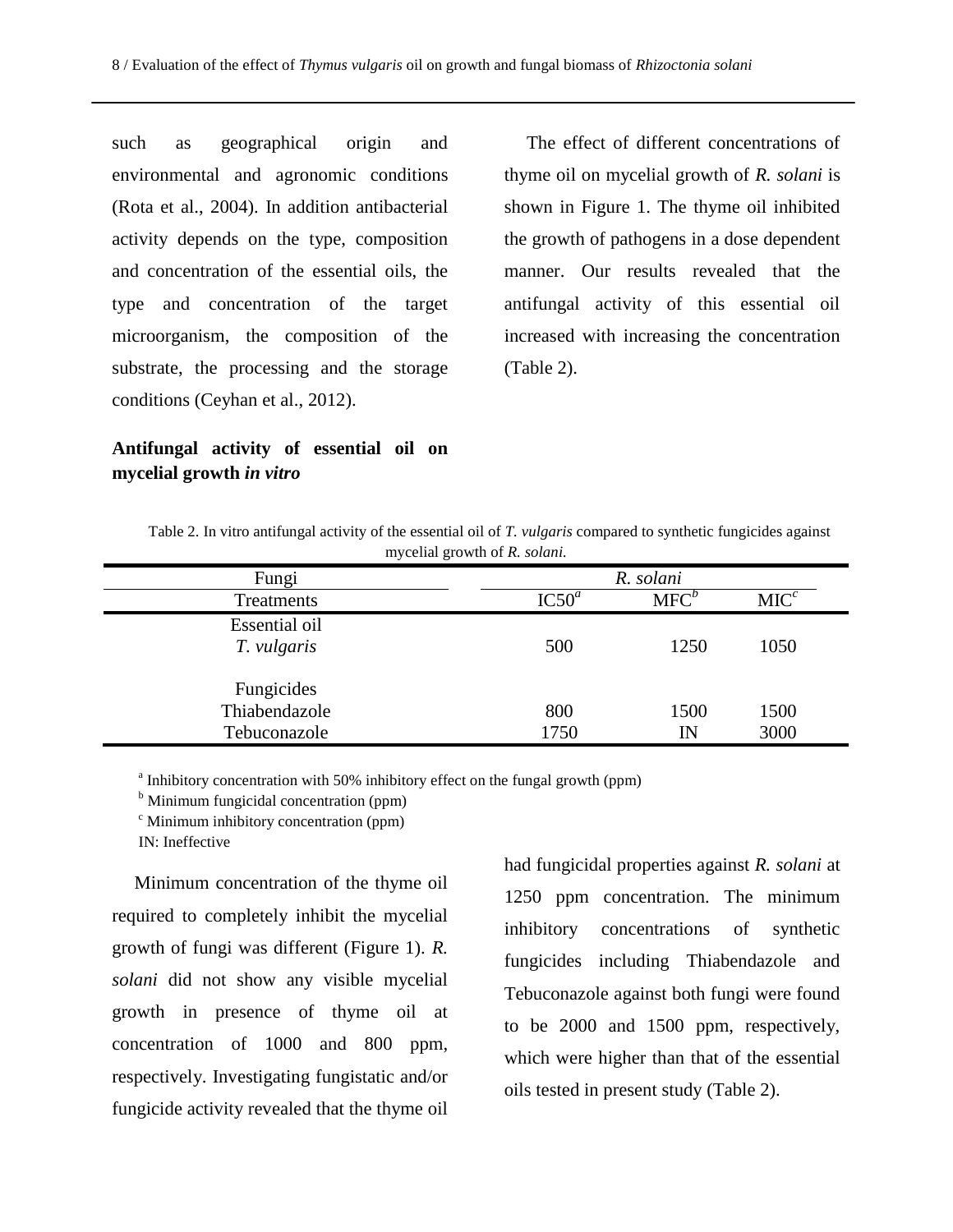## **Effects of essential oil on biomass production**

The effects of essential oil on biomass production of fungi were evaluated in liquid cultures. Results showed that essential oil in culture medium caused considerable reduction of the fungal biomass (Table 3). In general, with increase concentration of thyme oil, the amount of fungi biomass declined. The maximum reduction in biomass of *R. solani* was related to the effect

of thyme oil at concentration of 1400 ppm. It is thus reasonable that a little growth the fungus should be detected during longer incubation times. However, this phenomenon should be intensively studied in further research. Siripornvisal (2010) showed that the supplement of ajowan oil in culture medium caused considerable reduction of the fungal biomass and It should be noted that supplement of ajowan oil at the MIC level  $(240 \mu g \text{ mL}^{-1})$  did not completely suppress the biomass production.

| Concentration of thyme oil | R. solani                  |                    |  |
|----------------------------|----------------------------|--------------------|--|
| (ppm)                      | Dry weight $\text{m}$ (mg) | % inhibition       |  |
|                            | 279                        | $0^{\rm g}$        |  |
| 200                        | 251                        | $11.2^t$           |  |
| 400                        | 213                        | $23.6^\mathrm{e}$  |  |
| 600                        | 185                        | $33.7^{\text{de}}$ |  |
| 800                        | 146                        | 46.7 <sup>d</sup>  |  |
| 1000                       | 88                         | $68.4^{\circ}$     |  |
| 1200                       | 31                         | $88.9^{b}$         |  |
| 1400                       | 0                          | $100^a$            |  |
| 1500                       |                            | $100^a$            |  |

Table 3. Effects of thyme oil on biomass production *R. solani*.

<sup>a</sup> means of triplicate samples

The results are means ±standard errors of four replications. Means within a column indicated by the same letter were not significantly different according to Duncan's multiple range test at the level  $P \le 0.05$ .

#### **Discussion**

In the present study, the antifungal capability of essential oil obtained from *T. vulgaris* against *R. solani* was investigated using *in vitro* assays. The obtained data revealed that thyme oil used in this study had considerable inhibition effect on

mycelial growth of *R. solani* in agar medium assay compared to the controls. The minimum concentration of the oil required to inhibit the mycelial growth of test fungi was difference. It is evident that the inhibitory effect of the oil on mycelial growth of fungi varied among the fungal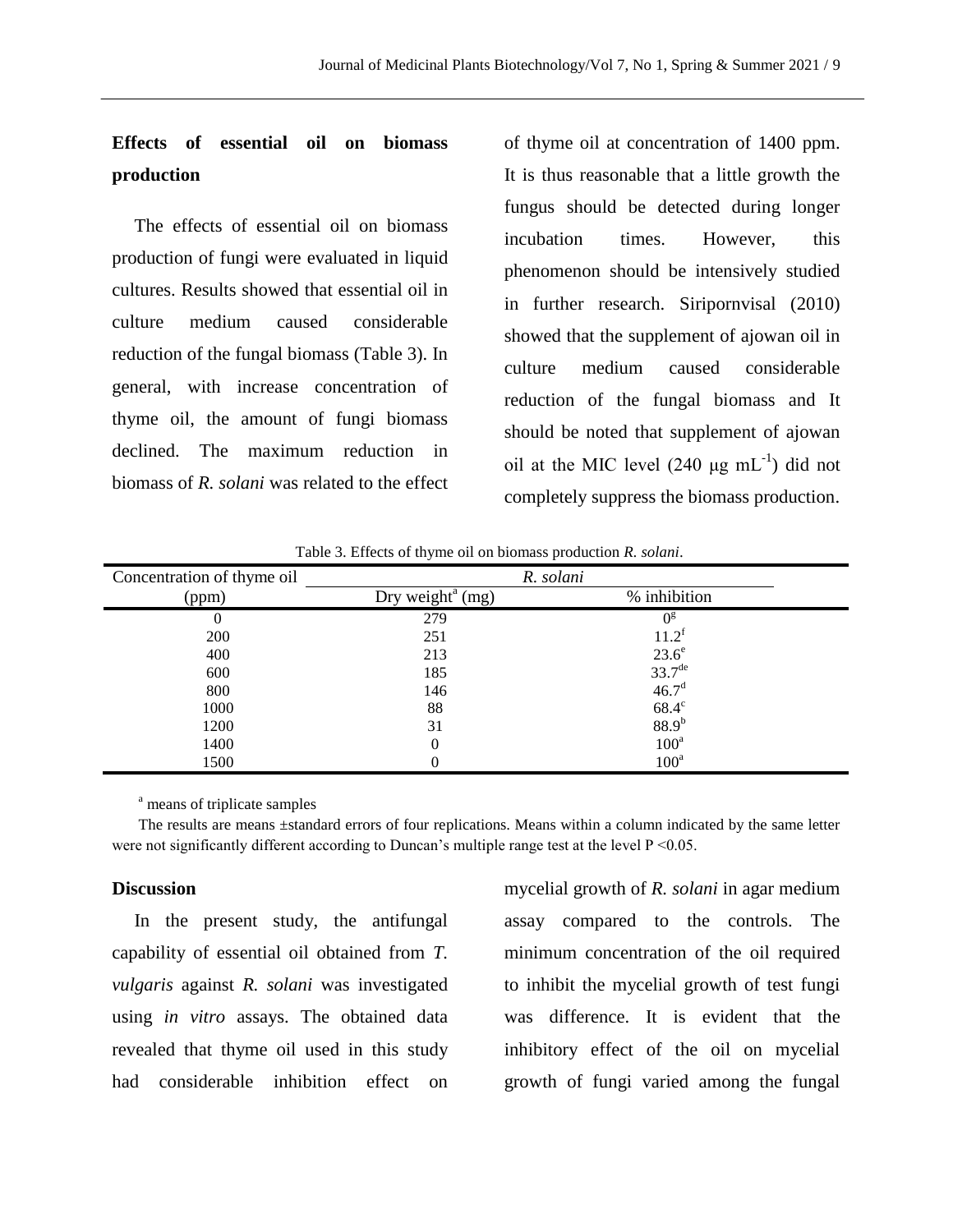species. Thyme oil showed the best activity against *R. solani* exhibiting MIC value of 1050 ppm. The results showed that the antifungal activity of the essential oil increased with an increase in concentration. de Lira Mota et al., (2012) while reported that antifungal activity of *T. vulgaris* essential oil against *Rhizopus oryzae*, the MIC of essential oil and thymol varied 128– 512  $\mu$ g mL<sup>-1</sup>, but the MFC of essential oil and thymol varied  $512-1024$  µg mL<sup>-1</sup> and 128–1024 μg mL<sup>-1</sup>, respectively. The results also showed that essential oil of *T. vulgaris* and thymol significantly inhibited mycelial development and germination of sporangiospores. Nzeako et al., (2006) show that thyme oil extract failed to kill *Staphylococcus aureus*, *Salmonella choleraesuis* or *Klebsilela pneumonia* but stopped the growth of *Pseudomonas aeruginosa* and *Candida albicans*.

Investigating fungistatic and/or fungicidal effects of the essential oil showed that the thyme oil at a concentration of 1250 had fungicidal activity against *R. solani*. The minimum inhibitory concentration values obtained for essential oil used in this assay was considerably lower than the values obtained for synthetic fungicides such as Thiabendazole and Tebuconazole. de Lima Houinsou et al., (2012) reported that the

MFCs determined from this essential oil of *Ocimum gratissimum* against pathogenic fungi isolated from tomato were respectively for *Fusarium oxysporum*, *F. graminearum*, *F. poae* and *Aspergillus niger* ; 200, 400, 800 and 1600 ppm, respectively, the last one which exhibited the highest resistance (de Lima Houinsou et al., 2012).

The present data also revealed significant decrease in fungal biomass of all treatments having various concentrations of essential oil compared to control. Antifungal activity of thyme oil had been previously reported against several phytopathogenic fungi, including *R. solani* (Lee et al., 2007) which are in accordance to our data. *T. vulgaris* of essential oil was rich in Thymol (48.9 %), ocymene (15.8 %). Shabnum and Wagay (2011) analyzed the essential oil of *T. vulgaris* and they detected 30 compounds the major components were thymol (46.2%), γ-terpinene (14.1%), *p*-Cymene (9.9%), linalool (4.0%), myrcene (3.5%), α-Pinene (3%) and  $\alpha$ -thujene (2.8%). According to Burt (2004), thyme oil consists of 10% - 64% thymol and 10% - 56% *p*-cymene. The terpenoids are a large group of antimicrobial compounds that are active against a broad spectrum of microorganisms, with the most active monoterpenoids identified so far being carvacrol and thymol. The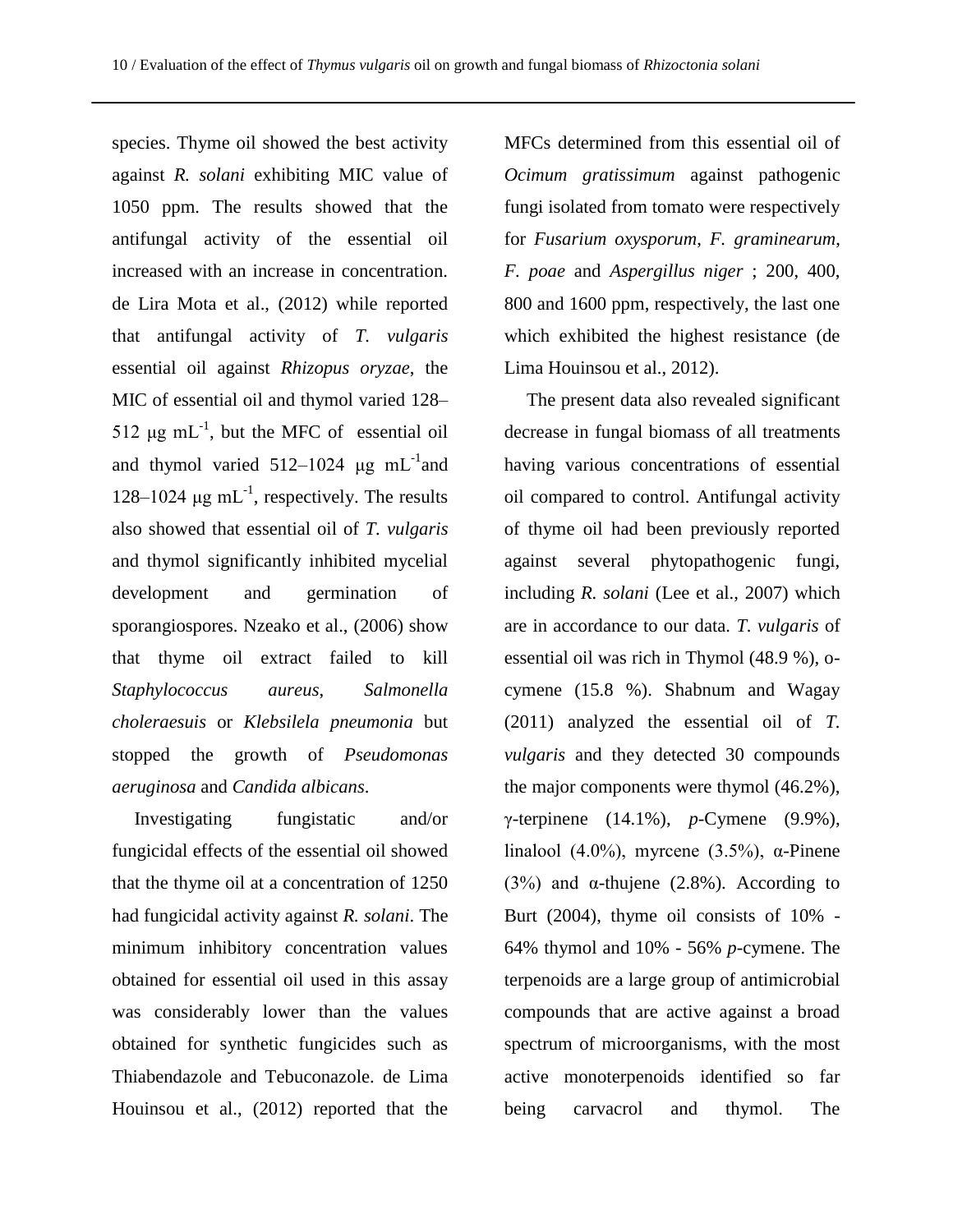antimicrobial activity of carvacrol, thymol, linalool, and menthol were evaluated against *Listeria monocytogenes*, *Enterobacter aerogenes*, *E. coli*, and *Pseudomonas aeruginosa*. The most active compound was carvacrol followed by thymol with their highest MIC being 300 and  $800\mu g$  mL<sup>-1</sup>, respectively (Bassole et al., 2010). These results confirm the high antimicrobial activity of a broad collection of terpenoids, and because their chemical structures are closely related to that of terpenes, the increased activity compared to terpenes can be attributed to the functional moieties (Hyldgaard et al., 2012). The mode of action of thymol, a phenolic monoterpenoid and one of the major constituents of thyme oil, has received much attention from

### **References**

- Adams RP, (2009) "Identification of essential oils components by gas chromatography/mass spectroscopy" Allured publishing Corporation, Carol Stream, Illinois, USA.
- Bakkali F, Averbeck S, Averbeck D, Idaomar M, (2008) "Biological effects of essential oils – A review", Food Chem Toxic. 46: 446-475.

researchers. Thymol is structurally very similar to carvacrol, having the hydroxyl group at a different position on the phenolic ring. The antimicrobial action of phenolic compounds, such as thymol and carvacrol, are expected to cause structural and functional damages to the cytoplasmic membrane (Sikkema et al., 1995).

In conclusion, thyme oil could be applied as an alternative to synthetic fungicides for the control of *R. solani*. According to the surveys conducted, thyme oil contains effective compounds antifungal against phytopathogenic fungi. These results indicate that thyme oil with suitable formulation could be used to control of tomato disease.

- Bassole IHN, Lamien-Meda A, Bayala B, Tirogo C, Franz C, Novak J, Nebie RC, Dicko MH, (2010) "Composition and antimicrobial activities of *Lippia multiflora* Moldenke, *Mentha piperita* L. and *Ocimum basilicum* L. essential oils and their major monoterpene alcohols alone and in combination" Molecules. 15: 7825-7839.
- Burt S, (2004) "Essential oils: Their antibacterial properties and potential application in foods e a review"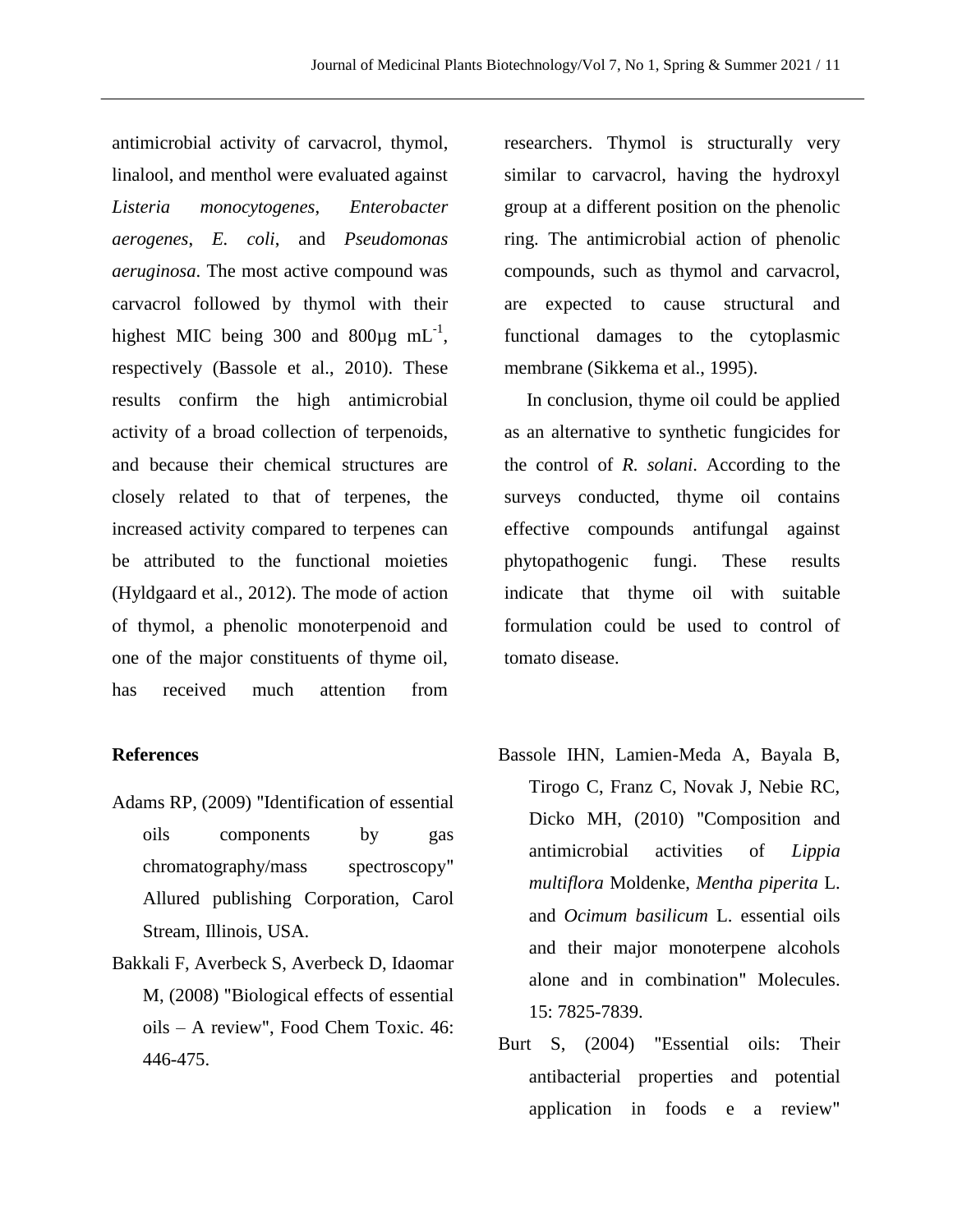International Journal of Food Microbiology. 94: 223-253.

- Carling DE, Kuninaga S, Brainard KA (2002) "Hyphal anastomosis reactions, rDNA-internal transcribed spacer sequences, and virulence levels among subsets of *Rhizoctonia solani* anastomosis group-2 (AG-2) and AG-BI" Phytopathology. 92:43-50.
- Ceyhan N, Keskin D, Uğur A, (2012) "Antimicrobial activities of different extracts of eight plant species from four different family against some pathogenic microoorganisms" Journal of Food, Agriculture & Environment. 10: 193- 197.
- Charlton ND, CarboneI Tavantzis SM, Cubeta MA (2008) "Phylogenetic relatedness of the M2 doublestranded RNA in Rhizoctonia fungi" Mycologia. 100:555-564
- Colpas FT, Schwan-Estrada KRF, Stangarlin JR, Ferrarese ML, Scapim CA, Bonaldo SM, (2009) "Induction of plant defense responses by *Ocimum gratissimum* L. (Lamiaceae) leaf extracts" Summa Phytopathologica. 35:191-195.
- de Lima Houinsou R, Ahoussi E, Sessou P, Yèhouénou B, Sohounhloué D, (2012) "Antimicrobial activities of essential oil extracted from leaves of *Ocimum*

*gratissimum* L. against pathogenic and adulterated microorganisms associated to tomato in Benin" International Journal of Biosciences. 2: 90-100.

- de Lira Mota KS, de Oliveira Pereira F, de Oliveira WA, Lima IO, de Oliveira Lima E. (2012) "Antifungal activity of *Thymus vulgaris* L. essential oil and its constituent phytochemicals against *Rhizopus oryzae*: interaction with ergosterol" Molecules. 17:14418-33.
- Essam E, (2001) "Insecticidal activity of essential oils: octopaminergic sites of action" Compo Biochem Physiol C Toxicol Pharmacol. 130: 325-337.
- Foley RC, Gleason CA, Anderson JP, Hamann T, Singh KB, (2013) "Genetic and Genomic Analysis of *Rhizoctonia solani* Interactions with Arabidopsis; Evidence of Resistance Mediated through NADPH Oxidases" PLoS ONE. 8(2): e56814.
- Food and Agricultural Organization of the United Nations. 2013. FAOSTAT, Available from: [http://www.fao.org/docrep/018/i3107e/i3](http://www.fao.org/docrep/018/i3107e/i3107e00.htm) [107e00.htm.](http://www.fao.org/docrep/018/i3107e/i3107e00.htm)
- Gatto MA, Ippolito A, Linsalata V, Cascarano NA, Nigro F, Vanadia S, Di Venere D (2011) "Activity of extracts from wild edible herbs against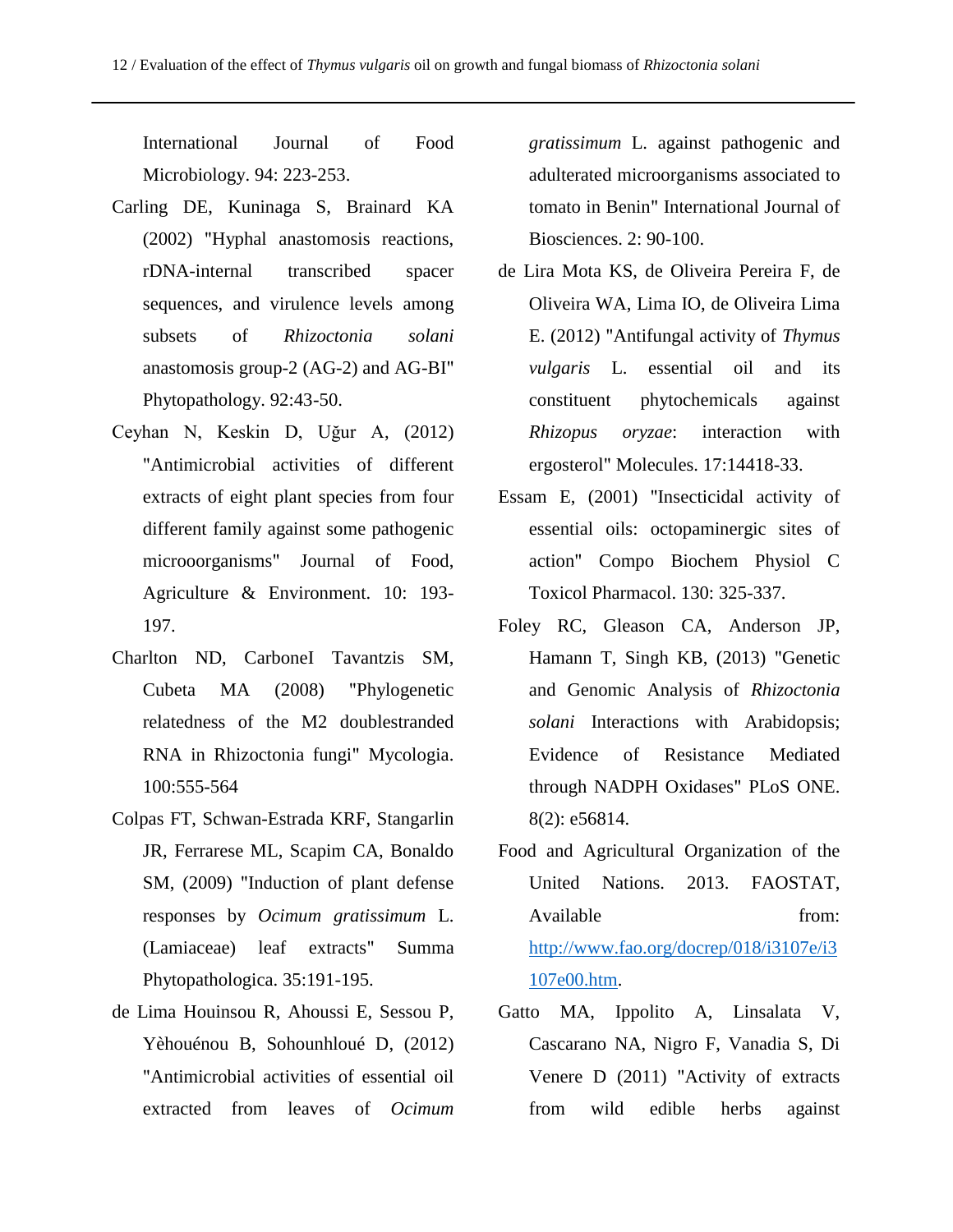postharvest fungal diseases of fruit and vegetables" Postharvest Biol Technol. 61: 72-82.

- Gilligan CA, Simons SA, Hide GA, (1996) "Inoculum density and spatial pattern of *Rhizoctonia solani* in fields of *Solanum tuberosum*: effects of cropping frequency" Plant pathology. 45:232-244.
- Haggag KHE. El-Gamal NG, (2012) "In vitro study on *Fusarium solani* and *Rhizoctonia solani* isolates causing the damping off and root rot diseases in tomatoes" Nature and Science. 10:16-25.
- Hussain J, Jamila N, Gilani SA, Abbas G, Ahmed S, (2009) "Platelet ggregation, antiglycation, cytotoxic, phytotoxic and antimicrobial activities of extracts of *Nepeta juncea*" Afr J Biotechnol. 8: 935- 940.
- Hyldgaard M, Mygind T, Louise MR, (2012) "Essential oils in food preservation: mode of action, synergies, and interactions with food matrix components" Front Microbiol. 3: 12.
- Karbin S, Baradaran Rad A, Arouiee H, Jafarnia S, (2009) "Antifungal activities of the essential oils on post-harvest disease agent *Aspergilus flavus*" Adv Environ Biol. 3: 219-225.
- Katooli N, Maghsodlo R, Honari H, Razavi SE, (2012) "Fungistatic activity of

essential oil of Thyme and Eucalyptus against of postharvest and soilborne plant pathogenic fungi" Global Journal of Medicinal Plant Research. 1: 1-4.

- Kim SI, Roh JY, Kim DH, Lee HS, Ahn YJ, (2003) "Insecticidal activities of aromatic plant extracts and essential oils against *Sitophilus oryzae* and *Callosobruchus chinensis*" J Stored Prod Res. 39: 293- 303.
- Kuramae EE, Buzeto AL, Ciampi MB, Souza NL, (2003) "Identification of *Rhizoctonia solani* AG 1-IB in lettuce, AG 4 HG-I in tomato and melon, and AG 4 HG-III in broccoli and spinach, in Brazil" Eur J Plant Pathol. 109:391-395.
- Lee SO, Choi GJ, Jang KS, Kim JC, (2007) "Antifungal activity of five plant essential oils as fumigant against postharvest and soilborne plant pathogenic fungi" Plant Pathology Journal. 23: 97-102.
- Maksimovic Z, Stojanovic D, Sostaric I, Dajic Z, Ristic M, (2008) "Composition and radical-scavenging activity of *Thymus glabrescens* Willd. (Lamiaceae) essential oil" J Sci Food Agr. 88: 2036- 2041.
- Misawa T, Kuninaga S, (2010) "The first report of tomato foot rot caused by *Rhizoctonia solani* AG-3 PT and AG-2-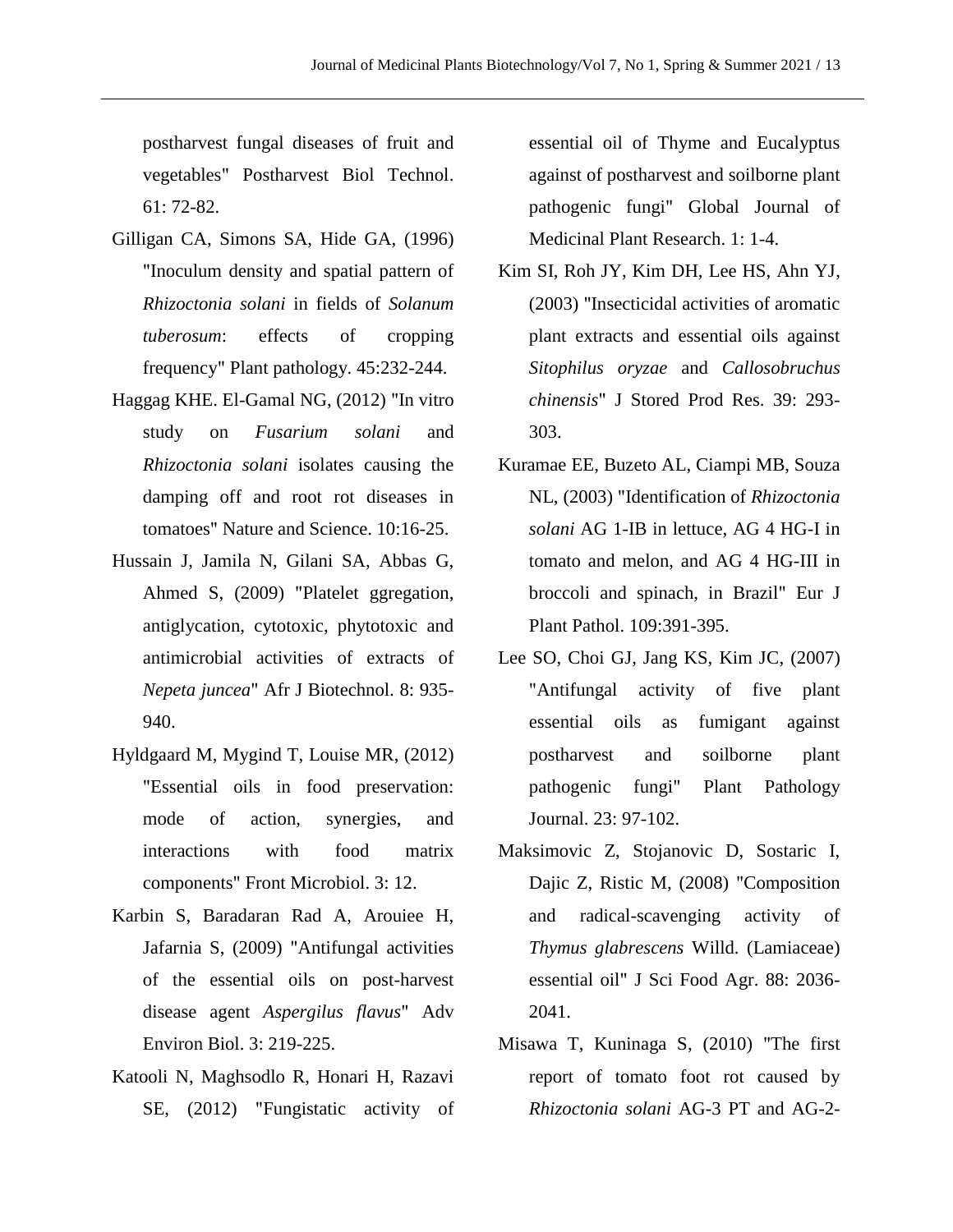Nt and its host range and molecular characterization" Journal of General Plant Pathology. 76: 310–319.

- Nezhadali A, Akbarpour M, Zarrabi Shirvan B, Mousavi M, (2010) "Comparison of volatile organic compounds of *Thymus vulgaris* using hydrodistillation and headspace solid phase microextraction gas chromatography mass spectrometry. J Chin Chem Soc. 57: 40-43.
- Nezhadali A, Nabavi M, Rajabian, M, (2012) "Chemical Composition of the essential oil of *Thymus vulgaris* L. from Iran. Journal of Essential Oil Bearing Plants" 15: 368-372.
- Nzeako BC, Al-Kharousi ZSN, Al-Mahrooqui Z (2006) "Antimicrobial activities of Clove and Thyme extracts" Sultan Qaboos University Medical Journal. 6: 33-39.
- Ormancey X, Sisalli S, Coutiere P, (2001) "Formulation of essential oils in functional perfumery" Parfums Cosmetiques Actualites. 157: 30-40.
- Oussalah M, Caillet S, Saucier l, Lacroix M, (2007) "Inhibitory effects of selected plant essential oils on the growth of four pathogenic bacteria: *E. coli* 0157:H7, *Salmonella typhimurium*, *Staphylococcus aureus* and *Listeria monocytogenes*" Food Control. 18: 414-420.
- Plodpai P, Chuenchitt S, Petcharat V, Chakthong S, Voravuthikunchai SP, (2013) "Anti-*Rhizoctonia solani* activity by *Desmos chinensis* extracts and its mechanism of action" Crop Protection. 43: 65-71.
- Rasooli I, Abyaneh MR (2004) "Inhibitory effects of Thyme oils on growth and aflatoxin production by *Aspergillus parasiticus*" Food Control. 15: 479-483.
- Rota, C, Carramiñana JJ, Burillo J, Herrera A, (2004) "*In vitro* antimicrobial activity of essential oils from aromatic plants against selected foodborne pathogens" Journal of Food Protection. 67: 1252- 1256.
- Saez FJ, (1998) "Variability in essential oil from populations of *Thymus hyemalis* Lange in southeastern Spain" J Herbs Spices & Med Plants. 5: 65-76.
- Shabnum S, Wagay MG, (2011) "Essential oil composition of *Thymus vulgaris* L. and their uses" Journal of Research and Development. 11: 83-94.
- Sienkiewicz M, Lysakowska M, Denys P, Kowalczyk E, (2012) "The Antimicrobial activity of thyme essential oil against multidrug resistant clinical bacterial strains" Microb Drug Resis. 18: 137-148.
- Sikkema J, De Bont JAM, Poolman B, (1995) "Mechanisms of membrane